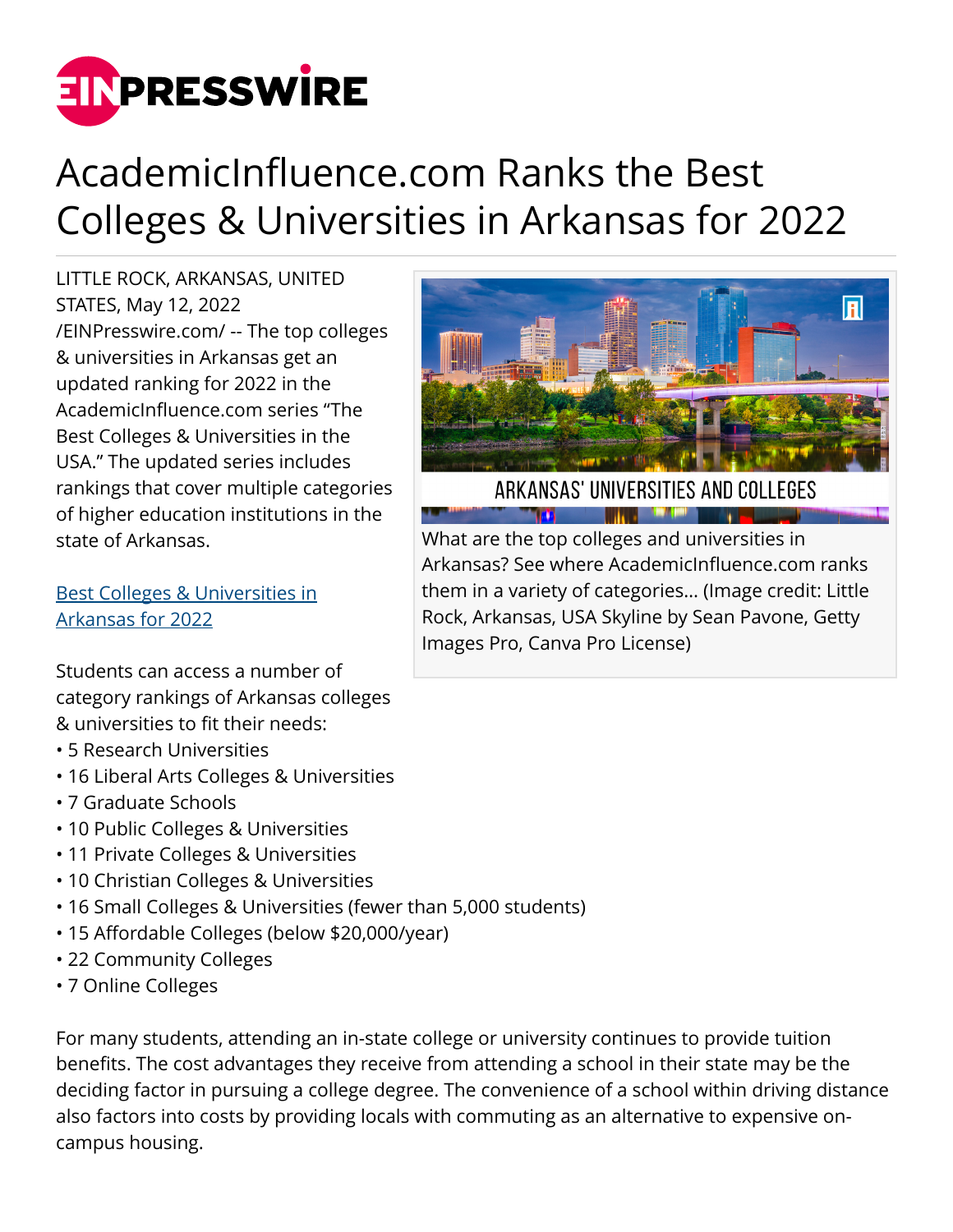"Students today want more value from their college choices, which is why choosing an in-state education continues to be attractive. Rising costs are a staple of daily news stories. We want to shift the focus off expensive out-of-state schools and onto the best in-state schools each state has to offer its students," says Dr. Jed Macosko, academic director of AcademicInfluence.com and professor of physics at Wake Forest University.

Which colleges & universities in Arkansas rank among the best overall? (Listed alphabetically)

- Arkansas Baptist College (Little Rock)
- Arkansas State University (Jonesboro)
- Arkansas Tech University (Russellville)
- Central Baptist College (Conway)
- Crowley's Ridge College (Paragould)
- Harding University (Searcy)
- Henderson State University (Arkadelphia)
- Hendrix College (Conway)
- John Brown University (Siloam Springs)
- Lyon College (Batesville)
- Ouachita Baptist University (Arkadelphia)
- Philander Smith College (Little Rock)
- Southern Arkansas University (Magnolia)
- University of Arkansas–Fort Smith (Fort Smith)
- University of Arkansas (Fayetteville)
- University of Arkansas at Little Rock (Little Rock)
- University of Arkansas at Monticello (Monticello)
- University of Arkansas at Pine Bluff (Pine Bluff)
- University of Central Arkansas (Conway)
- University of the Ozarks (Clarksville)
- Williams Baptist University (Walnut Ridge)

Baseline eligibility for selection: four-year undergraduate degree offerings and full accreditation. Visit the link above to see where these schools rank, along with additional details about each school, as well as rankings of all other Arkansas colleges & universities.

In addition to comprehensive Arkansas rankings, AcademicInfluence.com also provides students with updated U.S. rankings for colleges & universities:

## [The 50 Best Universities in the United States for 2022](https://academicinfluence.com/go/statehub/usa)

For even greater customization, students can filter results to meet 24 personalized criteria through the [Custom College Rankings at the AcademicInfluence.com site](https://academicinfluence.com/go/statehub/ccr).